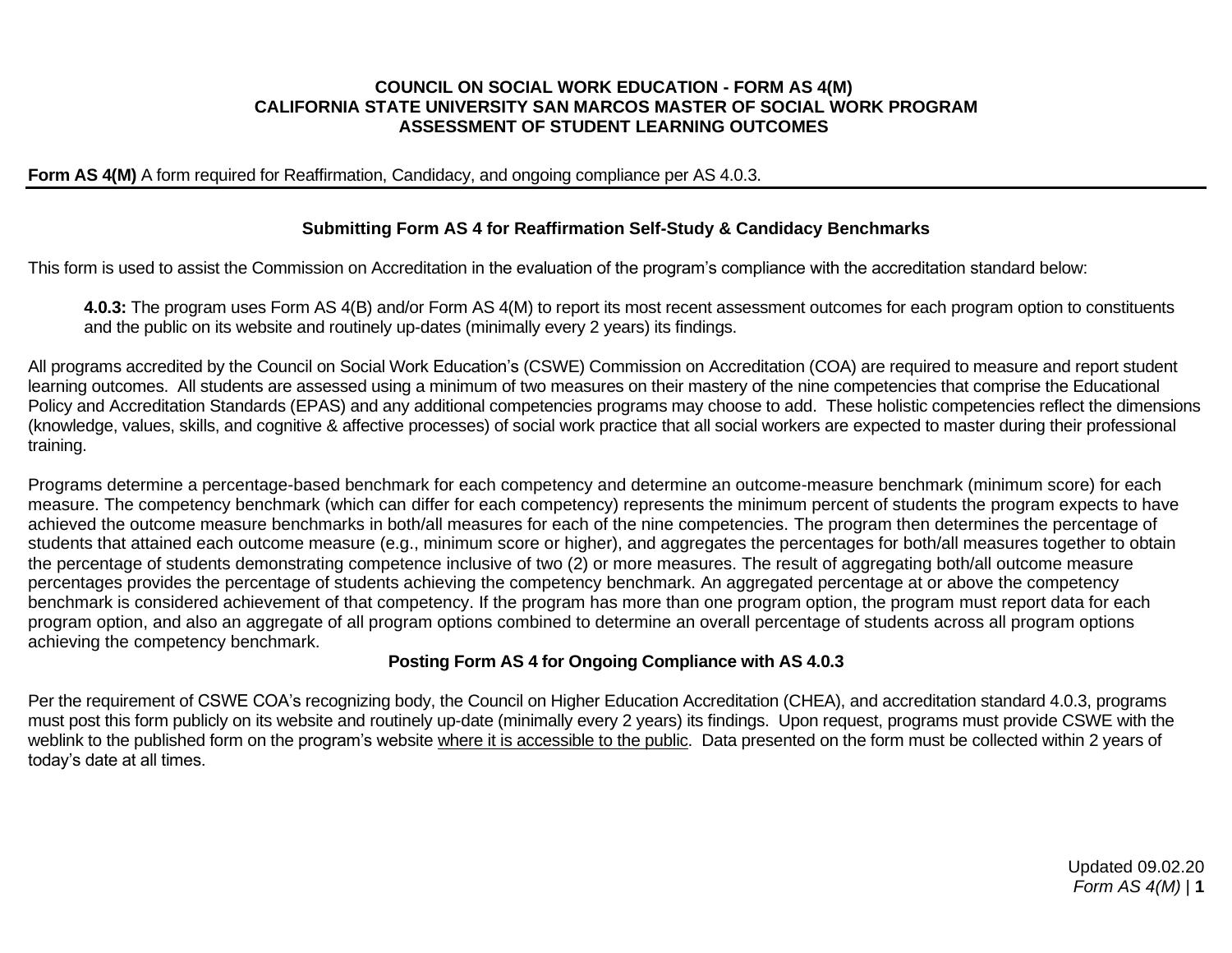## **Summary of the Program's Assessment Plan | Generalist Practice**

All students are assessed using a minimum of two measures on their mastery of the nine competencies that comprise the Educational Policy and Accreditation Standards of the Council on Social Work Education and any additional competencies programs may choose to add. Summarize the program's competency-based assessment plan. Programs may add/delete rows to accurately reflect the number measures included in the data presented.

| <b>Assessment Measure #1: Generalist Comprehensive Field Evaluations</b> |                                                                           |  |  |  |  |  |
|--------------------------------------------------------------------------|---------------------------------------------------------------------------|--|--|--|--|--|
| Dimension(s) assessed:                                                   | Knowledge, Values, Skills, Cognitive and Affective                        |  |  |  |  |  |
|                                                                          | <b>Processes</b>                                                          |  |  |  |  |  |
| When/where students are assessed:                                        | At the end of the generalist year                                         |  |  |  |  |  |
| Who assessed student competence:                                         | <b>Agency Field Supervisors</b>                                           |  |  |  |  |  |
| Outcome Measure Benchmark (minimum                                       | Level 3 (often demonstrates basic skill in this area;                     |  |  |  |  |  |
| score indicative of achievement) for                                     | however, intern's performance is uneven) or higher on                     |  |  |  |  |  |
| Competencies 1-9:                                                        | each competency (consisting of an average of practice                     |  |  |  |  |  |
|                                                                          | indicator scores) on the field instructor evaluations.                    |  |  |  |  |  |
| Competency Benchmark (percent of                                         | At the end of the generalist year, 85% of students will                   |  |  |  |  |  |
| students the program expects to have                                     | attain Level 3 (often demonstrates basic skill in this area;              |  |  |  |  |  |
| achieved the minimum scores, inclusive                                   | however, intern's performance is uneven) or higher on                     |  |  |  |  |  |
| of all measures) for Competencies 1-9:                                   | each competency (consisting of an average of practice                     |  |  |  |  |  |
|                                                                          | indicator scores) on the field instructor evaluations.                    |  |  |  |  |  |
|                                                                          |                                                                           |  |  |  |  |  |
|                                                                          | Assessment Measure #2: Social Work Educational Assessment Project (SWEAP) |  |  |  |  |  |
| Dimension(s) assessed:                                                   | Knowledge                                                                 |  |  |  |  |  |
| When/where students are assessed:                                        | At the end of the generalist year                                         |  |  |  |  |  |
| Who assessed student competence:                                         | Scores on the instrument were reviewed by Assessment                      |  |  |  |  |  |
|                                                                          | Coordinator and Program Director                                          |  |  |  |  |  |
| Outcome Measure Benchmark (minimum                                       | 50% or higher on each competency (consisting of an                        |  |  |  |  |  |
| score indicative of achievement) for                                     | average of item scores in the competency) in the                          |  |  |  |  |  |
| Competencies 1-9:                                                        | SWEAP.                                                                    |  |  |  |  |  |
| Competency Benchmark (percent of                                         | At the end of the generalist year, 80% of students will                   |  |  |  |  |  |
| students the program expects to have                                     | score 50% or higher on each competency (consisting of                     |  |  |  |  |  |
| achieved the minimum scores, inclusive                                   | an average of item scores in the competency) in the                       |  |  |  |  |  |
| of all measures) for Competencies 1-9:                                   | SWEAP.                                                                    |  |  |  |  |  |
|                                                                          |                                                                           |  |  |  |  |  |
|                                                                          |                                                                           |  |  |  |  |  |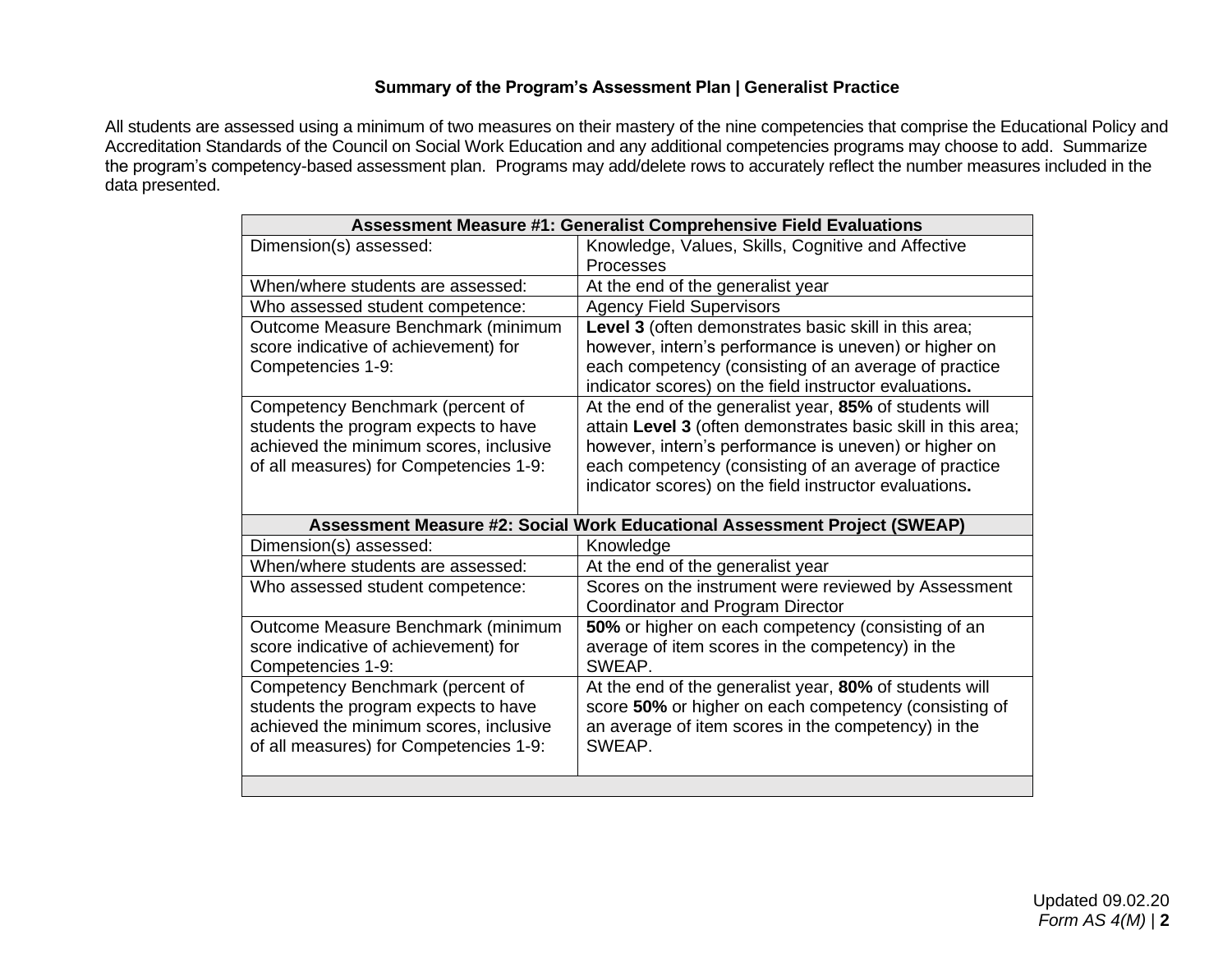## **Summary of the Program's Assessment Plan | Specialized Practice**

Students are assessed using a minimum of two measures on their mastery of the nine competencies that comprise the Educational Policy and Accreditation Standards of the Council on Social Work Education and any additional competencies programs may choose to add, that reflect the area of specialized practice. Summarize the program's competency-based assessment plan. Programs may add/delete rows to accurately reflect the number of areas of specialized practice and each measure included in the data presented.

| <b>Assessment Measure #3: Specialist Comprehensive Field Evaluations</b> |                                                             |  |  |  |  |
|--------------------------------------------------------------------------|-------------------------------------------------------------|--|--|--|--|
| Dimension(s) assessed:                                                   | Knowledge, Values, Skills, Cognitive and Affective          |  |  |  |  |
|                                                                          | Processes                                                   |  |  |  |  |
| When/where students are assessed:                                        | At the end of the specialization year (end of the MSW       |  |  |  |  |
|                                                                          | program)                                                    |  |  |  |  |
| Who assessed student competence:                                         | <b>Agency Field Supervisors</b>                             |  |  |  |  |
| <b>Outcome Measure Benchmark</b>                                         | Level 4 (consistently demonstrates skill) or higher on each |  |  |  |  |
| (minimum score indicative of                                             | competency (consisting of an average of practice indicator  |  |  |  |  |
| achievement) for Competencies 1-9:                                       | scores) on the field instructor evaluations.                |  |  |  |  |
| Competency Benchmark (percent of                                         | At the end of the specialization year, 85% of students will |  |  |  |  |
| students the program expects to have                                     | attain Level 4 (consistently demonstrates skill) or higher  |  |  |  |  |
| achieved the minimum scores, inclusive                                   | on each competency (consisting of an average of practice    |  |  |  |  |
| of all measures) for Competencies 1-9:                                   | indicator scores) on the field instructor evaluations.      |  |  |  |  |
|                                                                          |                                                             |  |  |  |  |
| <b>Assessment Measure #4: Comprehensive Exam</b>                         |                                                             |  |  |  |  |
|                                                                          |                                                             |  |  |  |  |
| Dimension(s) assessed:                                                   | Knowledge, Values, Cognitive and Affective Processes        |  |  |  |  |
| When/where students are assessed:                                        | At the end of the specialization year (end of the MSW       |  |  |  |  |
|                                                                          | program)                                                    |  |  |  |  |
| Who assessed student competence:                                         | Scores on the instrument were reviewed Program Director     |  |  |  |  |
| <b>Outcome Measure Benchmark</b>                                         | Students will score 80% or higher on each competency        |  |  |  |  |
| (minimum score indicative of                                             | (consisting of an average of item scores in the             |  |  |  |  |
| achievement) for Competencies 1-9:                                       | competency) in the Comprehensive Exam.                      |  |  |  |  |
| Competency Benchmark (percent of                                         | At the end of the specialization year, 80% of students will |  |  |  |  |
| students the program expects to have                                     | score 80% or higher on each competency (consisting of an    |  |  |  |  |
| achieved the minimum scores, inclusive                                   | average of item scores in the competency) in the            |  |  |  |  |
| of all measures) for Competencies 1-9:                                   | Comprehensive Exam.                                         |  |  |  |  |
|                                                                          |                                                             |  |  |  |  |

# **Area of Specialized Practice: ADVANCED GENERALIST PRACTICE**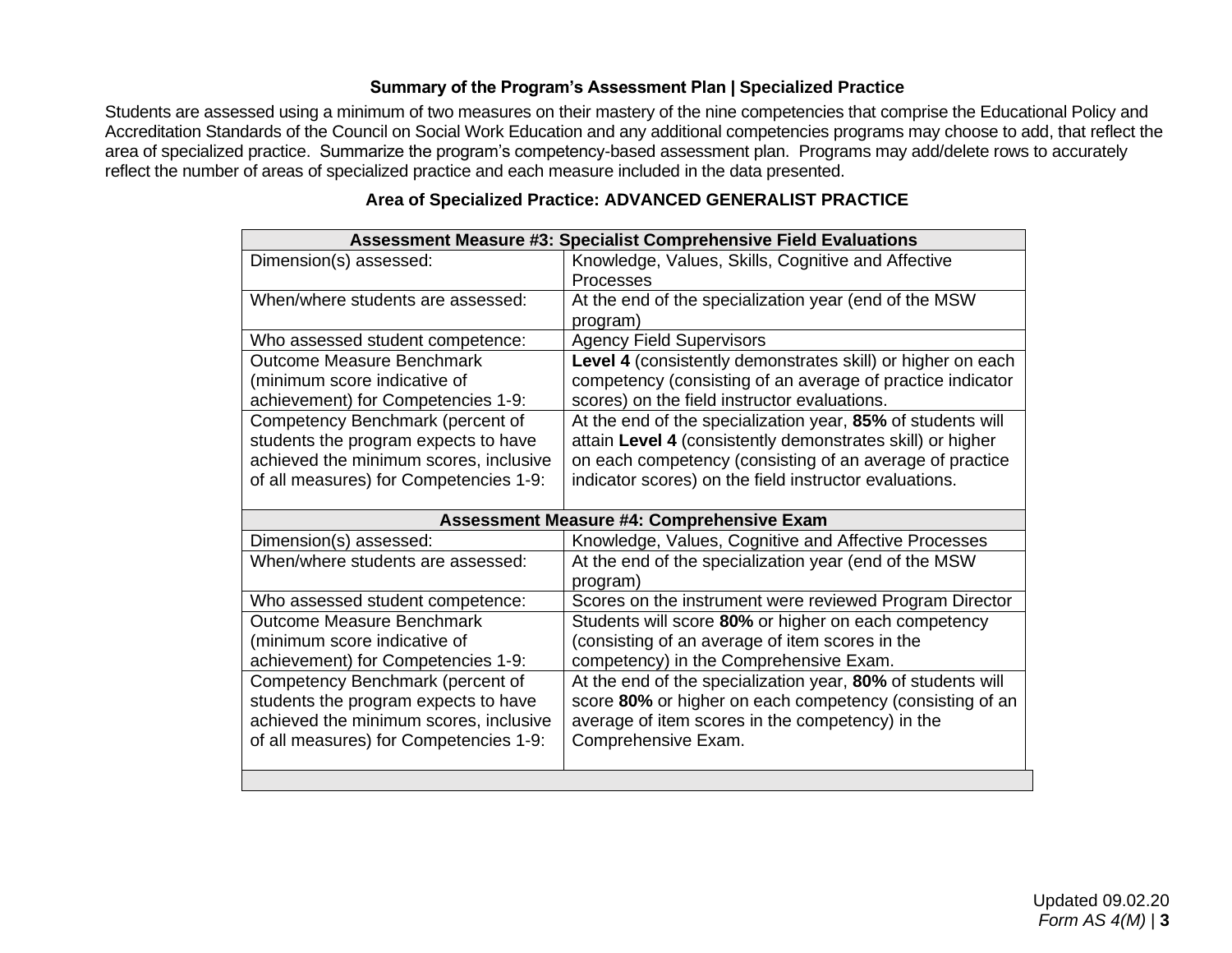# **Directions for Completing Form AS 4**

Indicate the benchmark percentage for each competency. The competency benchmark is the percent of students the program expects to have achieved both/all outcome measure benchmarks. Programs calculate the percentage of students achieving each outcome measure benchmark, then calculate the percentage of students achieving each competency inclusive of two or more measures for each program option. Programs with multiple program options must present data for each program option, and in aggregate inclusive of all program options per competency. Programs may add/delete columns and to accurately reflect the number of program options offered. This is a required form. The assessment data table may be altered to accurately reflect the number of program options offered and additional program-developed competencies. However, beyond these formatting alternations, the program may not alter the content of this form.

| <b>COMPETENCY</b>                                                                                      | <b>COMPETENCY</b><br><b>BENCHMARK (%)</b><br>(GENERALIST)                              | <b>COMPETENCY</b><br><b>BENCHMARK</b><br><b>(AREA OF SPECIALIZED)</b><br><b>PRACTICE)</b> | PERCENTAGE OF STUDENTS<br><b>ACHIEVING BENCHMARK</b> |                                                                                                   |
|--------------------------------------------------------------------------------------------------------|----------------------------------------------------------------------------------------|-------------------------------------------------------------------------------------------|------------------------------------------------------|---------------------------------------------------------------------------------------------------|
|                                                                                                        |                                                                                        |                                                                                           | <b>Generalist Practice</b><br>$n = 93$               | <b>Area of Specialized</b><br><b>Practice: Advanced</b><br><b>Generalist Practice</b><br>$n = 57$ |
| Competency 1: Demonstrate Ethical<br>and Professional Behavior                                         | 82.5% of students will<br>demonstrate competence<br>inclusive of 2 or more<br>measures | 82.5% of students will<br>demonstrate competence<br>inclusive of 2 or more<br>measures    | 93.46%                                               | 89.11%                                                                                            |
| <b>Competency 2: Engage Diversity</b><br>and Difference in Practice                                    | 82.5% of students will<br>demonstrate competence<br>inclusive of 2 or more<br>measures | 82.5% of students will<br>demonstrate competence<br>inclusive of 2 or more<br>measures    | 95.46%                                               | 93.80%                                                                                            |
| Competency 3: Advance Human<br><b>Rights and Social, Economic, and</b><br><b>Environmental Justice</b> | 82.5% of students will<br>demonstrate competence<br>inclusive of 2 or more<br>measures | 82.5% of students will<br>demonstrate competence<br>inclusive of 2 or more<br>measures    | 95.50%                                               | 86.43%                                                                                            |
| Competency 4: Engage in Practice-<br>informed Research and Research-<br><b>Informed Practice</b>       | 82.5% of students will<br>demonstrate competence<br>inclusive of 2 or more<br>measures | 82.5% of students will<br>demonstrate competence<br>inclusive of 2 or more<br>measures    | 81.35%                                               | 83.96%                                                                                            |

## **Assessment Data Collected During the Academic Year (2020-2021) Program Option: CSUSM MSW Program**